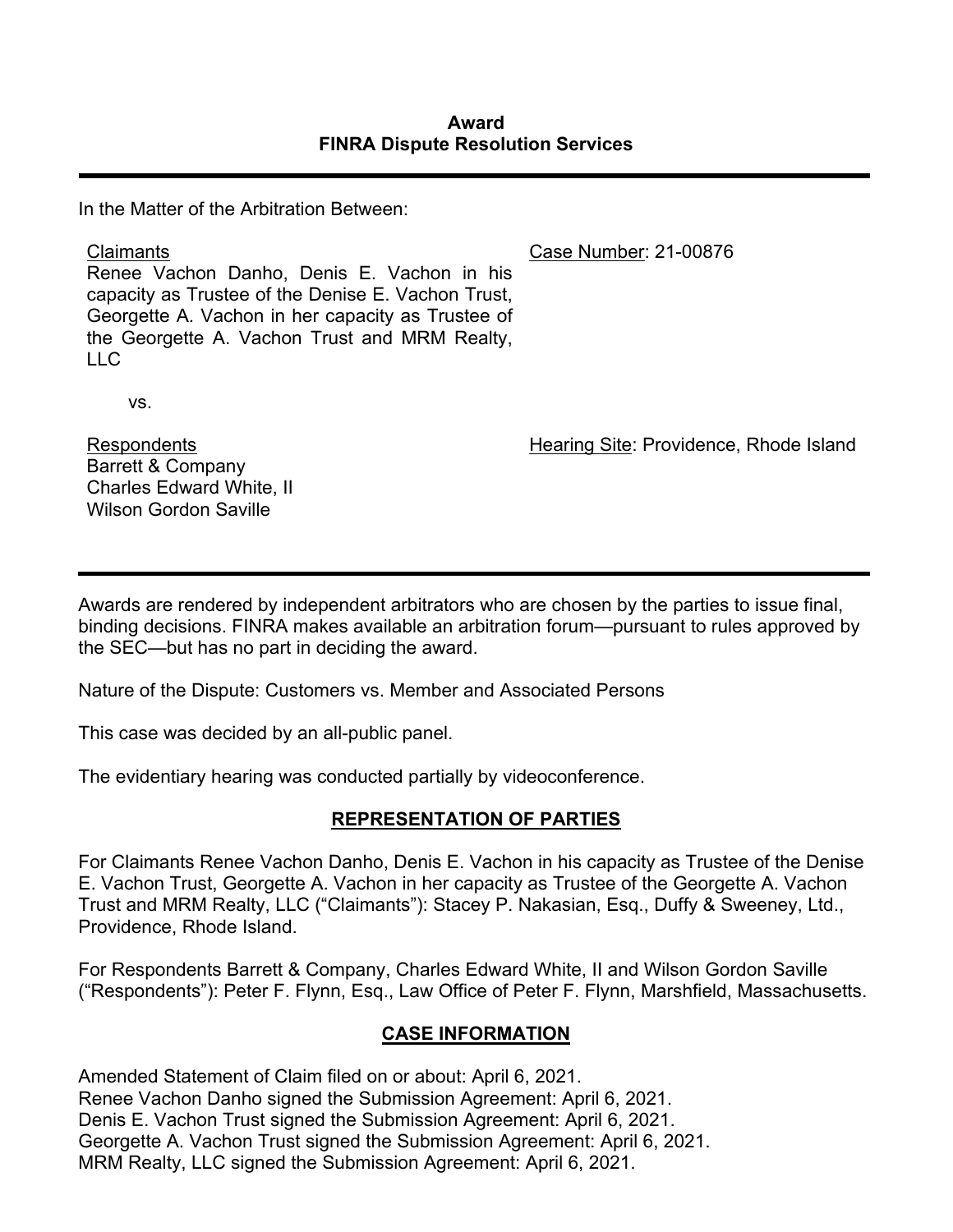FINRA Dispute Resolution Services Arbitration No. 21-00876 Award Page 2 of 5

Joint Statement of Answer filed by Respondents on or about: June 1, 2021. Barrett & Company signed the Submission Agreement: May 13, 2021. Charles Edward White, II signed the Submission Agreement: April 28, 2021. Wilson Gordon Saville signed the Submission Agreement: June 3, 2021.

### **CASE SUMMARY**

In the Amended Statement of Claim, Claimants asserted the following causes of action: violation of FINRA Rules 2090, 2111, and 3010; breach of fiduciary duty; and negligence. The causes of action relate to unspecified securities.

Unless specifically admitted in the Joint Statement of Answer, Respondents denied the allegations made in the Amended Statement of Claim and asserted various affirmative defenses.

### **RELIEF REQUESTED**

In the Joint Statement of Claim*,* Claimants requested damages in an amount in excess of \$1,600,00.00, representing their out of pocket losses, the return of trading fees paid to Respondents, and the investment returns they would have recognized, together with interest; punitive damages of \$1,600,000,00; attorneys' fees; and FINRA arbitration fees.

In the Joint Statement of Answer, Respondents requested that all relief sought by Claimants be denied; costs, interest, and arbitration fees; and such other relief as the Panel deems just and proper.

### **OTHER ISSUES CONSIDERED AND DECIDED**

The Arbitrators acknowledge that they have each read the pleadings and other materials filed by the parties.

Claimants filed a Statement of Claim on April 1, 2021. The original Statement of Claim was not served on Respondents nor considered by the Panel.

The evidentiary hearings in this matter were conducted in-person on March 22-23 and May 3-5 of 2022, and by videoconference on June 3, 2022.

Before the conclusion of Claimants' case-in-chief, Respondents made a Motion to Dismiss, and Claimants opposed the Motion to Dismiss. After due deliberation, the Panel denied Respondents' Motion to Dismiss.

The Award in this matter may be executed in counterpart copies.

### **AWARD**

After considering the pleadings, the testimony and evidence presented at the hearing, and any post-hearing submissions, the Panel has decided in full and final resolution of the issues submitted for determination as follows: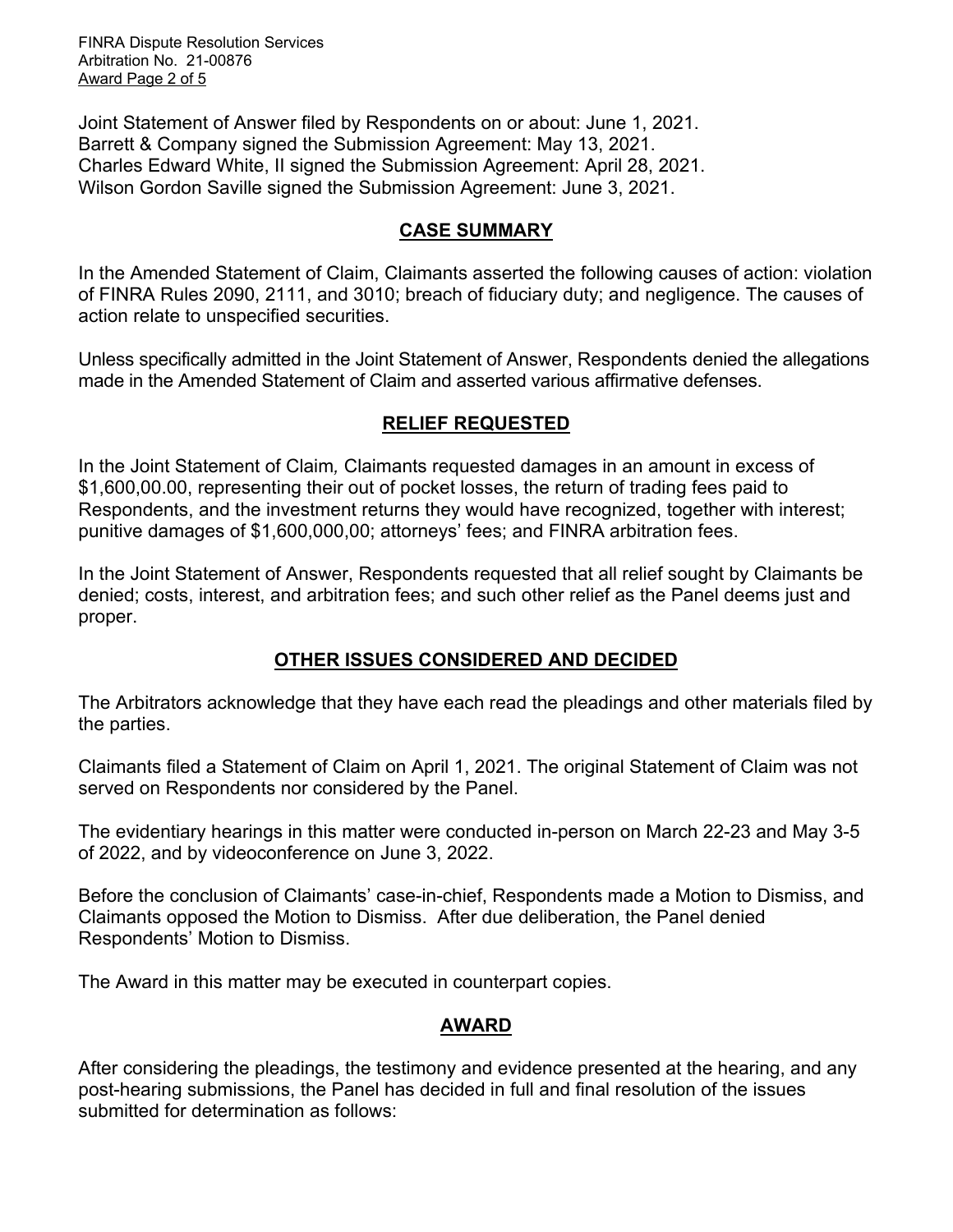- 1. Respondents are jointly and severally liable for and shall pay to Claimant Renee Vachon Danho the sum of \$7,000.00 in compensatory damages.
- 2. Respondents are jointly and severally liable for and shall pay to Claimants Georgette A. Vachon Trust, Denis E. Vachon Trust, and MRM Realty, LLC the sum of \$290,000.00 in compensatory damages.
- 3. Respondents are jointly and severally liable for and shall pay to Claimants the sum of \$50,000.00 in punitive damages pursuant to *Palmis*ano *v. Toth,* 624 A.2d 314, 318 (R.I. 1993).
- 4. Respondents are jointly and severally liable for and shall pay to Claimants \$600.00 for the non-refundable portion of the filing fee paid to FINRA Dispute Resolution Services.
- 5. Any and all claims for relief not specifically addressed herein, including any requests for attorneys' fees, are denied.

### **FEES**

Pursuant to the Code of Arbitration Procedure ("Code"), the following fees are assessed:

## **Filing Fees**

FINRA Dispute Resolution Services assessed a filing fee\* for each claim:

Initial Claim Filing Fee  $=$ \$ 2,000.00

*\*The filing fee is made up of a non-refundable and a refundable portion.*

### **Member Fees**

Member fees are assessed to each member firm that is a party in these proceedings or to the member firm that employed the associated person at the time of the events giving rise to the dispute. Accordingly, as a party, Respondent Barrett & Company is assessed the following:

Member Surcharge  $=$   $\frac{1}{3,025.00}$ Member Process Fee  $=$  \$ 6.175.00

# **Hearing Session Fees and Assessments**

The Panel has assessed hearing session fees for each session conducted. A session is any meeting between the parties and the Arbitrators, including a pre-hearing conference with the Arbitrators, which lasts four (4) hours or less. Fees associated with these proceedings are:

| One (1) pre-hearing session with the Panel @ \$1,400.00/session |           | $= $ 1,400.00$ |
|-----------------------------------------------------------------|-----------|----------------|
| Pre-Hearing Conference: August 9, 2021                          | 1 session |                |

|           | Ten $(10)$ hearing sessions $@$ \$1,400.00/session |            |
|-----------|----------------------------------------------------|------------|
| Hearings: | March 22, 2022                                     | 2 sessions |
|           | March 23, 2022                                     | 1 session  |
|           | May 3, 2022                                        | 2 sessions |
|           | May 4, 2022                                        | 2 sessions |
|           |                                                    |            |

=\$ 14,000.00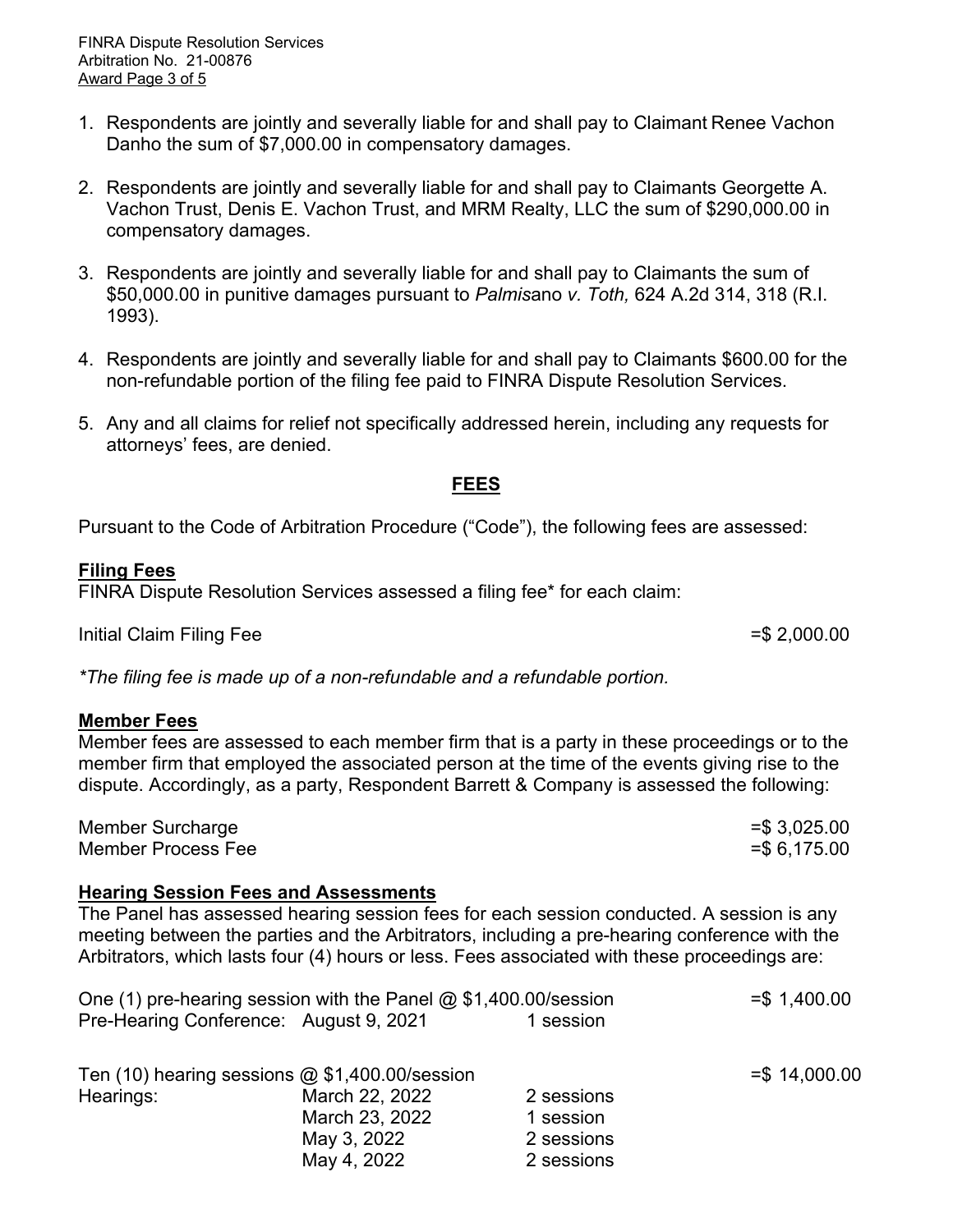May 5, 2022 June 3, 2022 2 sessions 1 session

Total Hearing Session Fees  $= $ 15,400.00$ 

The Panel has assessed the total hearing session fees jointly and severally to Respondents.

All balances are payable to FINRA Dispute Resolution Services and are due upon receipt.